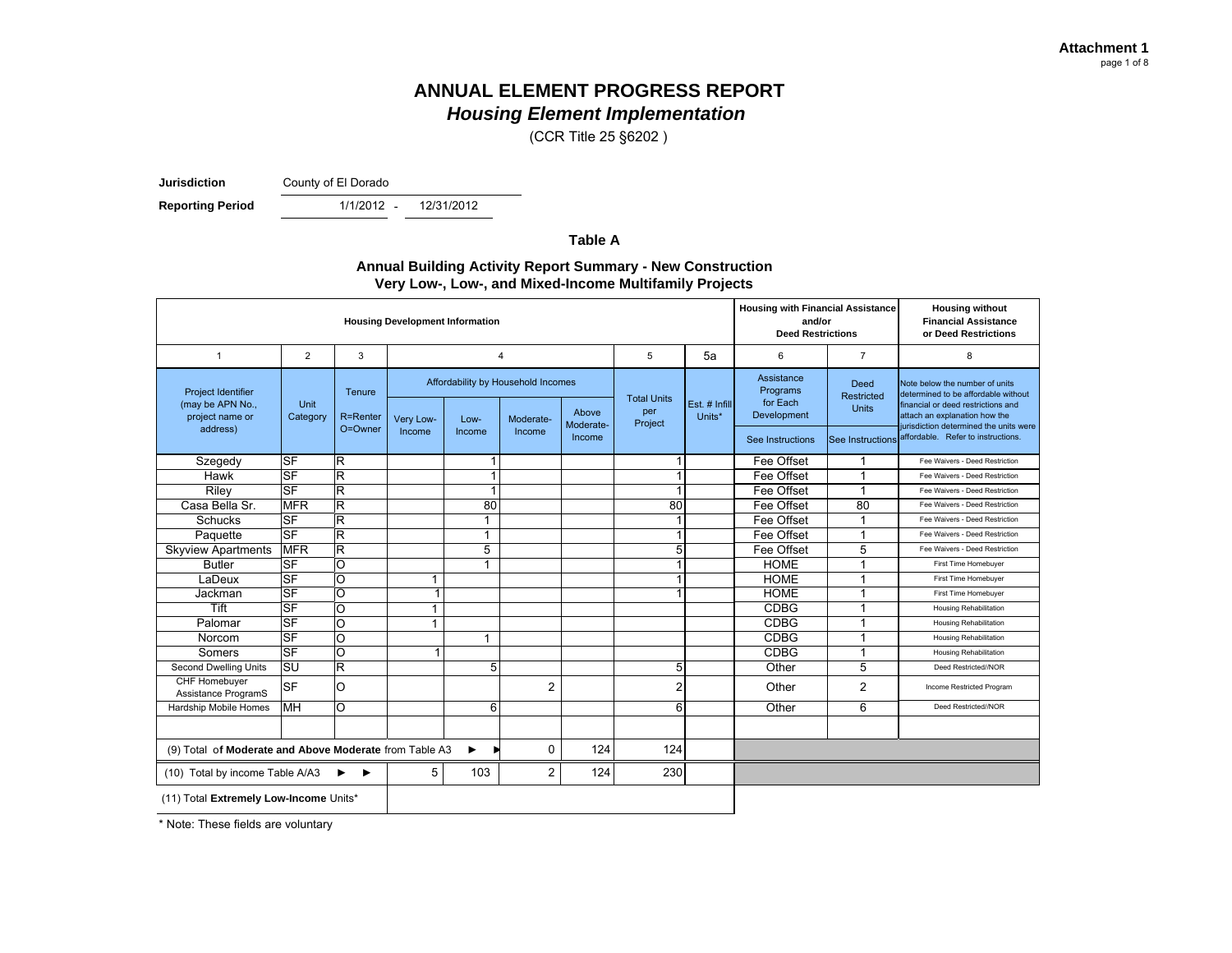(CCR Title 25 §6202 )

**Jurisdiction**

County of El Dorado

**Reporting Period** 1/1/2012 - 12/31/2012

### **Table A2Annual Building Activity Report Summary - Units Rehabilitated, Preserved and Acquired pursuant to GC Section 65583.1(c)(1)**

Please note: Units may only be credited to the table below when a jurisdiction has included a program it its housing element to rehabilitate, preserve or acquire units to accommodate a portion of its RHNA which meet the specific criteria as outlined in GC Section 65583.1(c)(1)

|                                   |                              |                     | Affordability by Household Incomes |                              |                                                                                                                                    |  |  |
|-----------------------------------|------------------------------|---------------------|------------------------------------|------------------------------|------------------------------------------------------------------------------------------------------------------------------------|--|--|
| <b>Activity Type</b>              | Extremely<br>Low-<br>Income* | Very Low-<br>Income | Low-<br>Income                     | <b>TOTAL</b><br><b>UNITS</b> | (4) The Description should adequately document how each unit complies with<br>subsection (c)(7) of Government Code Section 65583.1 |  |  |
| (1) Rehabilitation Activity       |                              |                     |                                    | 0                            | 20 year affordability                                                                                                              |  |  |
| (2) Preservation of Units At-Risk |                              |                     |                                    | 0                            | 55 year affordability - Multifamily                                                                                                |  |  |
| (3) Acquisition of Units          |                              |                     |                                    | 0                            | 40 year affordability                                                                                                              |  |  |
| (5) Total Units by Income<br>0    |                              | 0                   | 0                                  | $\mathbf 0$                  |                                                                                                                                    |  |  |

\* Note: This field is voluntary

#### **Table A3**

**Annual building Activity Report Summary for Above Moderate-Income Units (not including those units reported on Table A)**

|                                                     | 1.<br><b>Single Family</b> | 2.<br>2 - 4 Units | 3.<br>5+ Units | 4.<br><b>Second Unit</b> | 5.<br><b>Mobile Homes</b> | 6.<br><b>Total</b> | 7.<br>Number of<br>infill units*                             |
|-----------------------------------------------------|----------------------------|-------------------|----------------|--------------------------|---------------------------|--------------------|--------------------------------------------------------------|
| No. of Units Permitted for<br>Moderate              |                            |                   |                |                          |                           | 0                  | <b>County does</b><br>not meet<br><b>Urban</b><br>definition |
| No. of Units Permitted for<br><b>Above Moderate</b> | 122                        |                   |                |                          | າ                         | 124                |                                                              |

\* Note: This field is voluntary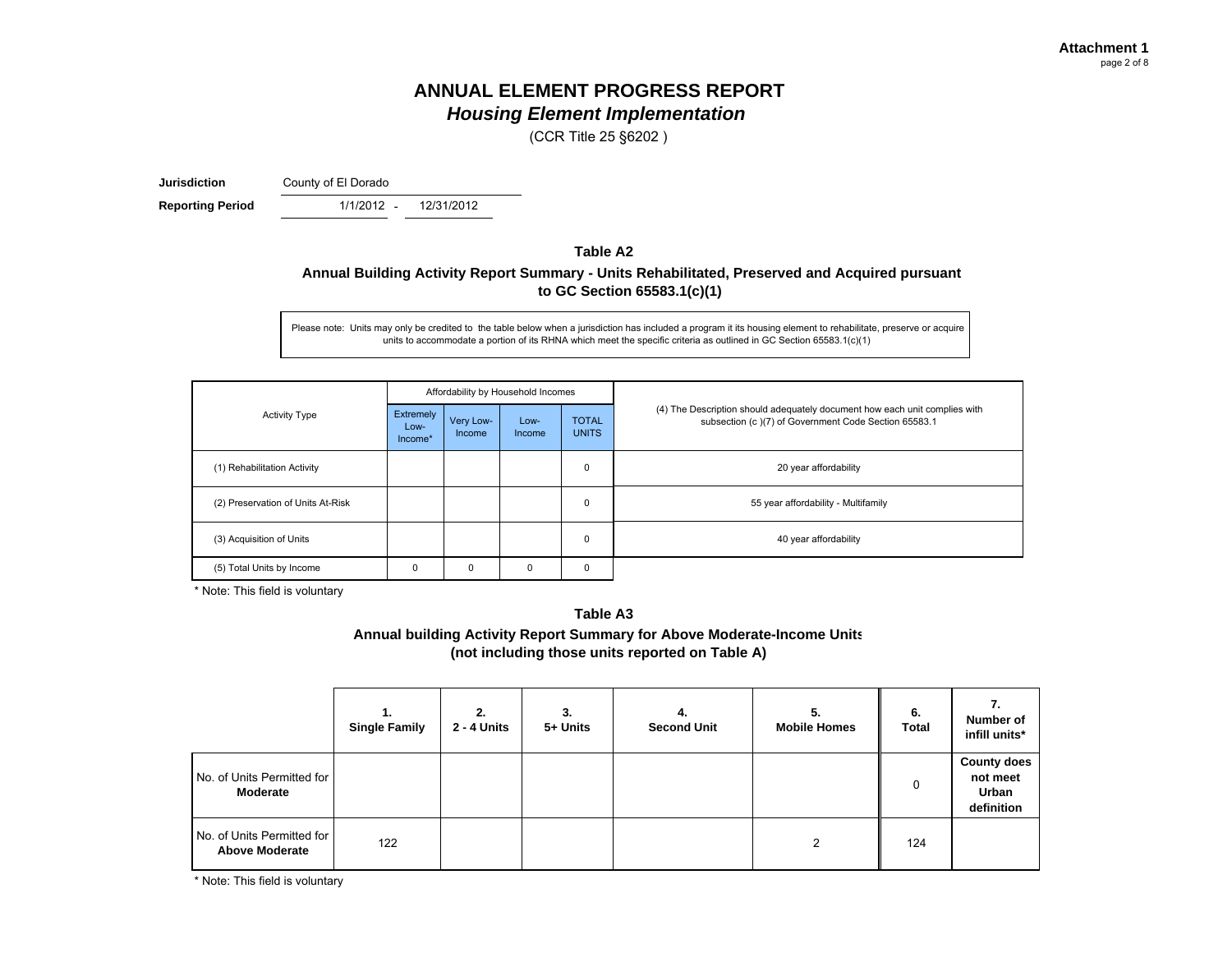(CCR Title 25 §6202 )

**Jurisdiction**County of El Dorado

**Reporting Period** 1/1/2012 - 12/31/2012

**Table B**

#### **Regional Housing Needs Allocation Progress**

**Permitted Units Issued by Affordability**

| Enter Calendar Year starting with the first year of<br>the RHNA allocation period. See Example.                     |                        |                                              |            | 2006-07                | 2008           | 2009                   | 2010           | 2011      | 2012                   | 2013      | <b>Total Units</b>     | Total                             |
|---------------------------------------------------------------------------------------------------------------------|------------------------|----------------------------------------------|------------|------------------------|----------------|------------------------|----------------|-----------|------------------------|-----------|------------------------|-----------------------------------|
| <b>Income Level</b>                                                                                                 |                        | <b>RHNA</b><br>Allocation by<br>Income Level | Year<br>-1 | Year<br>$\overline{2}$ | Year<br>3      | Year<br>$\overline{4}$ | Year<br>5      | Year<br>6 | Year<br>$\overline{7}$ | Year<br>8 | to Date<br>(all years) | Remaining RHNA<br>by Income Level |
|                                                                                                                     | Deed<br>Restricted     |                                              |            | 103                    |                | 39                     | 9              |           | 5                      |           | 157                    |                                   |
| Very Low                                                                                                            | Non-deed<br>restricted | 2,413                                        |            |                        | 1              |                        |                |           |                        |           |                        | 2,255                             |
| Low                                                                                                                 | Deed<br>Restricted     | 1,596                                        |            |                        | $\overline{2}$ | 21                     | 32             | 26        | 103                    |           | 184                    |                                   |
|                                                                                                                     | Non-deed<br>restricted |                                              |            |                        |                |                        |                |           | 5                      |           | 5                      | 1,407                             |
|                                                                                                                     | Deed<br>Restricted     | 1,512                                        |            | 2                      | $\mathbf{1}$   |                        | $\overline{2}$ | 36        |                        |           | 41                     |                                   |
| Moderate                                                                                                            | Non-deed<br>restricted |                                              |            |                        |                | $\overline{1}$         |                |           | $\mathbf{2}$           |           | 3                      | 1,468                             |
| Above Moderate                                                                                                      |                        | 2,523                                        |            | 1297                   | 351            | 178                    | 126            | 117       | 124                    |           | 2,193                  | 330                               |
| Total RHNA by COG.<br>Enter allocation number:<br>Total Units ▶<br>$\rightarrow$                                    |                        | 8,044                                        |            | 1,402                  | 355            | 239                    | 169            | 180       | 239                    |           | 2,584                  |                                   |
|                                                                                                                     |                        |                                              |            |                        |                |                        |                |           |                        |           |                        | 5,460                             |
| Remaining Need for RHNA Period $\triangleright$ $\triangleright$ $\triangleright$ $\triangleright$ $\triangleright$ |                        |                                              |            |                        |                |                        |                |           |                        |           |                        |                                   |

Note: units serving extremely low-income households are included in the very low-income permitted units totals.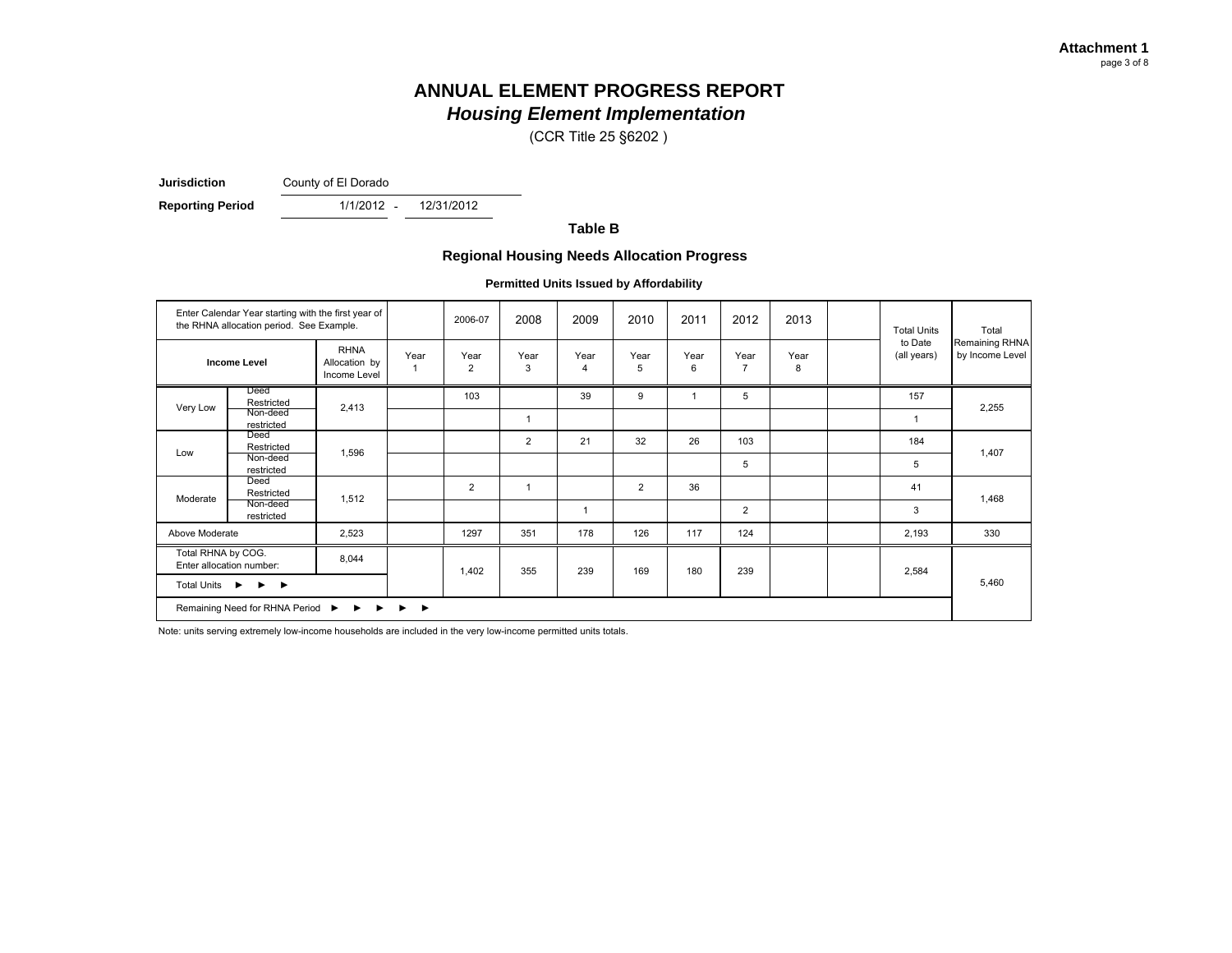(CCR Title 25 §6202 )

**Jurisdiction**County of El Dorado

**Reporting Period** 1/1/2012 - 12/31/2012

#### **Table C**

#### **Program Implementation Status**

|   | <b>Program Description</b><br>(By Housing Element Program Names)             | Housing Programs Progress Report - Government Code Section 65583.<br>Describe progress of all programs including local efforts to remove governmental constraints to the maintenance,<br>improvement, and development of housing as identified in the housing element. |                             |                                                                                                                                                                                                                                                                                                                     |  |  |  |
|---|------------------------------------------------------------------------------|------------------------------------------------------------------------------------------------------------------------------------------------------------------------------------------------------------------------------------------------------------------------|-----------------------------|---------------------------------------------------------------------------------------------------------------------------------------------------------------------------------------------------------------------------------------------------------------------------------------------------------------------|--|--|--|
|   | Name of Program                                                              | Objective                                                                                                                                                                                                                                                              | <b>Timeframe</b><br>in H.E. | <b>Status of Program Implementation</b>                                                                                                                                                                                                                                                                             |  |  |  |
|   | Review land use patterns                                                     | Identify areas for future housing                                                                                                                                                                                                                                      | Ongoing                     | Ongoing. Review updated under the 2004 General<br>Plan 5-Year review process in 2012.                                                                                                                                                                                                                               |  |  |  |
|   | Review adequate sites for affordable<br>Housing                              | Identify areas for future affordable housing<br>without need to fund major infrastructure                                                                                                                                                                              | One Year                    | Completed and ongoing. Review updated under the<br>2004 General Plan 5-Year review process in 2012.                                                                                                                                                                                                                 |  |  |  |
| 3 | Review and update Capital<br>Improvement Program                             | Revised facility plans; extension of<br>services to underserved areas of the<br>County                                                                                                                                                                                 | Annually                    | Completed and ongoing. Reviewed annually with<br>update of Capital Improvement Program.                                                                                                                                                                                                                             |  |  |  |
|   | Develop incentive based policy for<br>affordable housing development         | Provide incentives to encourage<br>development of affordable housing                                                                                                                                                                                                   | Two Years                   | Completed and ongoing.                                                                                                                                                                                                                                                                                              |  |  |  |
| 5 | Track and record second dwelling units<br>and hardship mobile homes          | Ensure opportunities to access affordable<br>housing                                                                                                                                                                                                                   | One Year                    | Completed and ongoing.                                                                                                                                                                                                                                                                                              |  |  |  |
| 6 | Amend Zoning Ordinance and Design<br>and Improvement Standards Manual        | Provide more flexibility for affordable<br>housing                                                                                                                                                                                                                     | One Year                    | In Progress. County has undertaken a Comprehensive<br>Zoning Ordinance Update to address greater flexibility<br>as incentives for the development of housing affordable<br>to very-low to moderate income households. Adoption<br>is anticipated in late 2013.                                                      |  |  |  |
|   | Adopt Density Bonus Ordinance for<br>Affordable Housing                      | Promote benefits of program to<br>development community                                                                                                                                                                                                                | One Year                    | Completed March 2009                                                                                                                                                                                                                                                                                                |  |  |  |
| 8 | Work with Tahoe Regional Planning<br>Agency (TRPA) on Tahoe Regional<br>Plan | Facilitate the construction of more<br>affordable and workforce housing                                                                                                                                                                                                | Ongoing                     | MOU adopted and County is working to work<br>cooperatively with TRPA and the Meyers Community<br>Advisory Counsel (MCAC), formerly known as the<br>Meyers Roundtable.                                                                                                                                               |  |  |  |
|   | Establish a Housing Trust Fund                                               | Establish flexible, locally controlled source<br>of funds dedicated to meeting local<br>affordable housing needs for low income<br>households                                                                                                                          | Two Years                   | The County administers a dedicated Predevelopment<br>revolving loan fund for affordable projects with Board<br>approval and also administers a CalHFA Housing<br>Enabled by Local Partnerships (HELP) revolving loan<br>program to assist in the acquisition and construction<br>of affordable housing development. |  |  |  |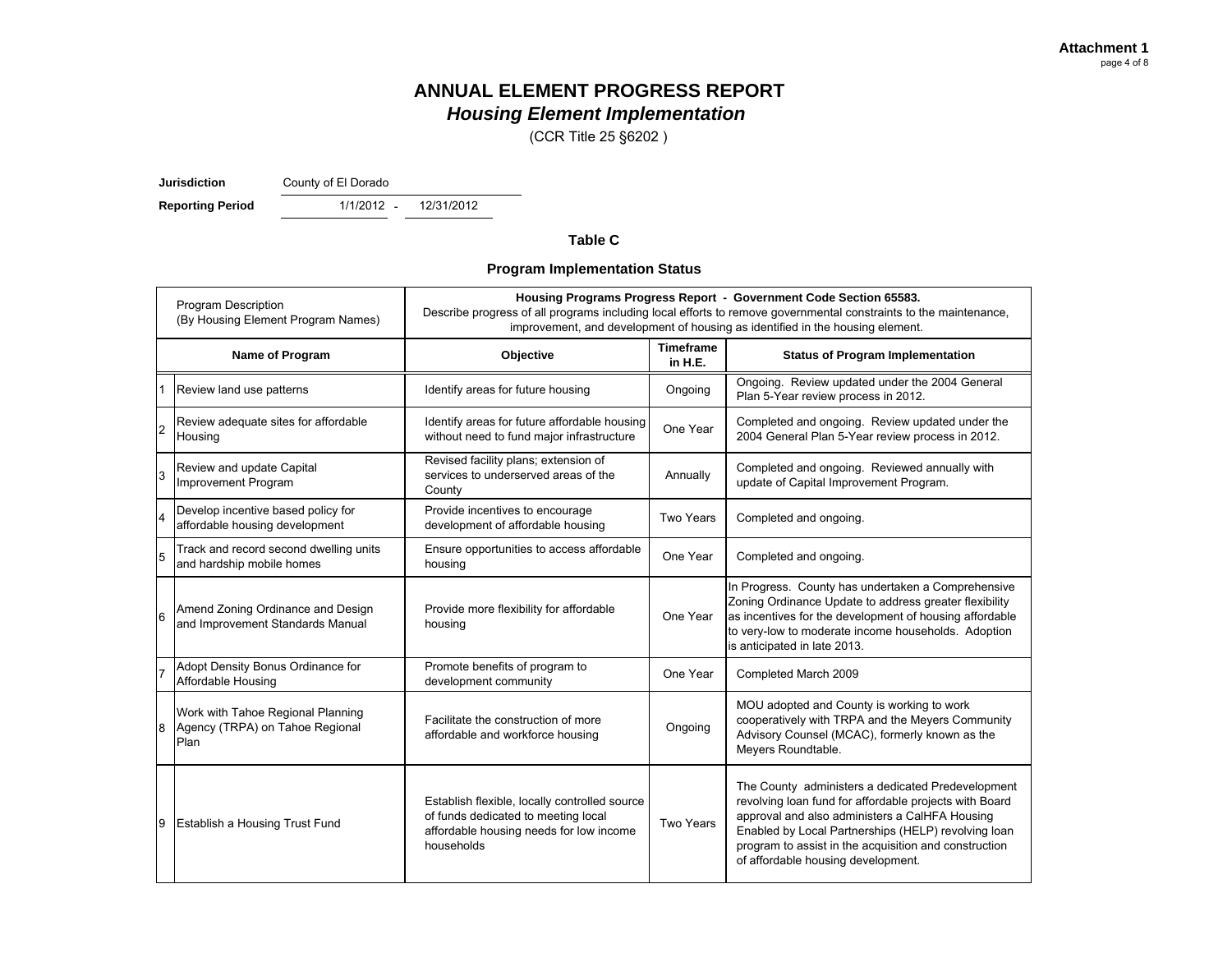(CCR Title 25 §6202 )

|    | <b>Jurisdiction</b>                                                    | County of El Dorado |                                                                                                                                                                    |                    |                                                                                                                                                                                                                                       |
|----|------------------------------------------------------------------------|---------------------|--------------------------------------------------------------------------------------------------------------------------------------------------------------------|--------------------|---------------------------------------------------------------------------------------------------------------------------------------------------------------------------------------------------------------------------------------|
|    | <b>Reporting Period</b>                                                | $1/1/2012 -$        | 12/31/2012                                                                                                                                                         |                    |                                                                                                                                                                                                                                       |
|    | 10 Review residential development<br>10 processing procedures annually |                     | Identify additional opportunities to further<br>streamline the procedures for affordable<br>housing projects while maintaining<br>adequate levels of public review | One Year           | Board-appointed Economic Development Advisory<br>Committee has established a Regulatory Reform<br>Team who meet weekly and report to the Board of<br>Supervisors with recommendations to reduce<br>constraints to affordable housing. |
|    | 11 Adopt infill ordinance                                              |                     | Assist developers with incentives to<br>addressing barriers to infill development                                                                                  | Two Years          | In progress.                                                                                                                                                                                                                          |
|    | 12 Investigate land banking                                            |                     | Land banking as method to provide sites<br>for affordable housing                                                                                                  | <b>Two Years</b>   | In progress.                                                                                                                                                                                                                          |
|    | Support a legislative platform for<br>affordable housing               |                     | To facilitate the development of affordable<br>housing, especially in the Tahoe Basin                                                                              | Ongoing            | In progress.                                                                                                                                                                                                                          |
|    | 14 Interdepartmental working group                                     |                     | Ensure cooperation between departments,<br>CAO and Board of Supervisors in the<br>implementation of Housing Element                                                | Ongoing            | Completed and ongoing.                                                                                                                                                                                                                |
|    | 15 Track workforce housing                                             |                     | Track the approval and status of<br>employee housing, including farm worker<br>housing                                                                             | <b>Three Years</b> | Program to track workforce housing in place.<br>Developing method to study agricultural worker<br>housing needs.                                                                                                                      |
| 16 | Amend the Planned Development<br>combining zone district               |                     | Provide adequate developer incentives to<br>encourage inclusion of affordable housing                                                                              | One Year           | Included in Comprehensive Zoning Ordinance Update<br>scheduled for adoption in 2013.                                                                                                                                                  |
| 17 | Implement First Time Homebuyer<br>program                              |                     | Continue to apply for funding in support of<br>a first-time homebuyers program                                                                                     | Ongoing            | Completed and ongoing.                                                                                                                                                                                                                |
| 18 | Implement Housing Rehabilitation<br>program through CDBG               |                     | Apply for funds in support of housing<br>rehab and weatherization programs for low<br>income households                                                            | Ongoing            | Completed and ongoing.                                                                                                                                                                                                                |
|    | 19 Housing Choice Voucher Program                                      |                     | Continue to administer HCV program<br>(Section 8)                                                                                                                  | Ongoing            | Ongoing.                                                                                                                                                                                                                              |
| 20 | Adopt Mobile Home Park Conversion<br>ordinance                         |                     | Adopt measures to encourage retention of<br>mobile home and manufactured home<br>housing, aid in relocation and provide<br>compensation to owners and residents    | <b>Two Years</b>   | Draft policy complete and under review.                                                                                                                                                                                               |
|    | 21 Continue Code Enforcement efforts                                   |                     | Work with property owners to preserve the<br>existing housing stock                                                                                                | Ongoing            | Completed and ongoing.                                                                                                                                                                                                                |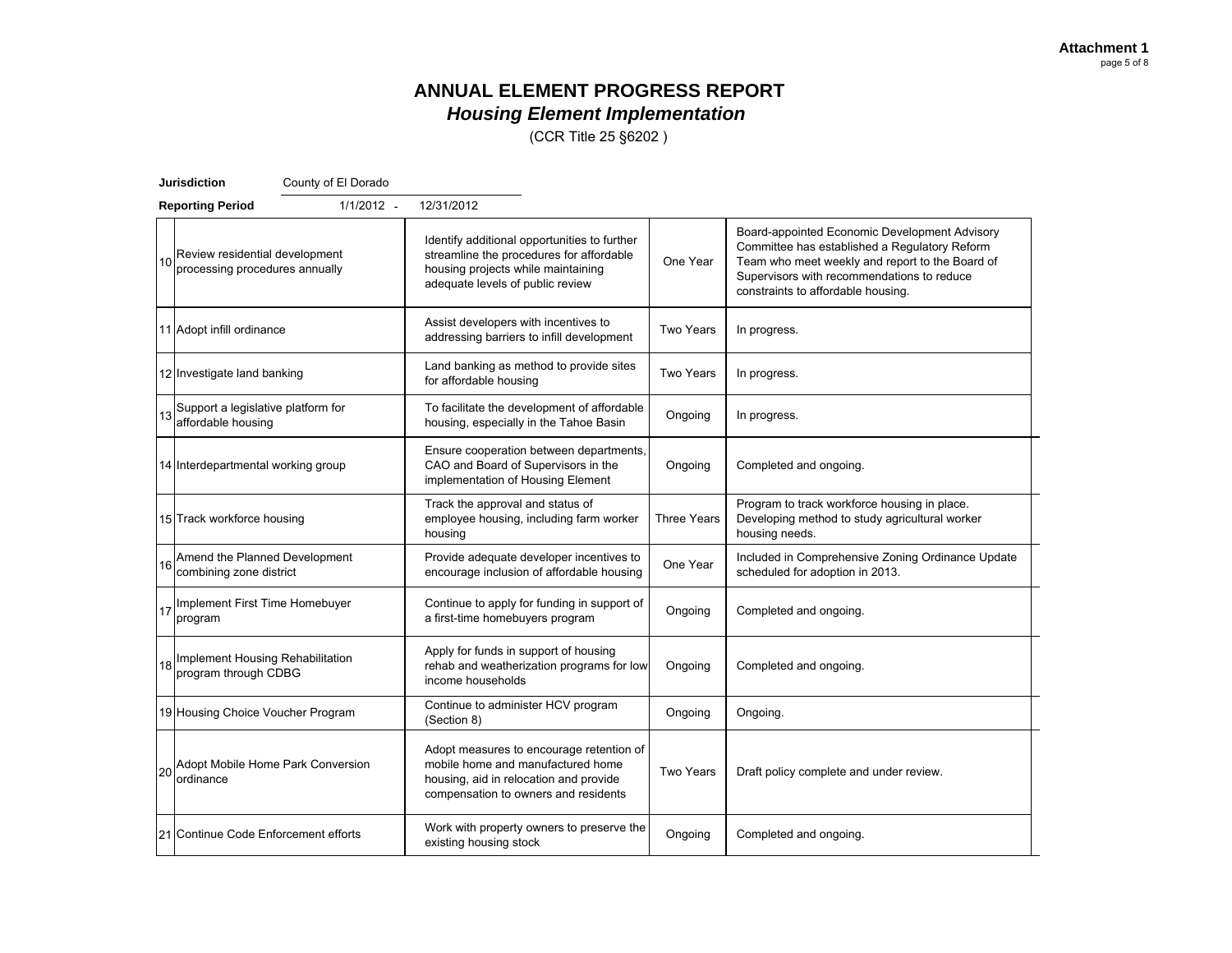(CCR Title 25 §6202 )

|    | <b>Jurisdiction</b>                                                                                         | County of El Dorado                                                                 |                                                                                                                                                                                                                                                                                                                    |             |                                                                                                                                         |
|----|-------------------------------------------------------------------------------------------------------------|-------------------------------------------------------------------------------------|--------------------------------------------------------------------------------------------------------------------------------------------------------------------------------------------------------------------------------------------------------------------------------------------------------------------|-------------|-----------------------------------------------------------------------------------------------------------------------------------------|
|    | <b>Reporting Period</b>                                                                                     | $1/1/2012 -$                                                                        | 12/31/2012                                                                                                                                                                                                                                                                                                         |             |                                                                                                                                         |
|    | 22 Update list of subsidized dwellings                                                                      |                                                                                     | Track units subsidized by government<br>funding or affordable housing developed<br>through local regulations or incentives by<br>income category as identified in the<br>regional housing allocation                                                                                                               | Annually    | Completed and ongoing.                                                                                                                  |
|    | 23 provisions that could pose constraints<br>to the development of housing for<br>persons with disabilities | Review the Zoning Ordinance, policies,<br>practices, and building codes to identify | Adopt an ordinance, pursuant to the Fair<br>Housing Amendments Act of 1988, to<br>establish a process for making requests<br>for reasonable accommodations to land<br>use and zoning decisions and procedures<br>regulating the siting, funding, development<br>and use of housing for people with<br>disabilities | Three Years | Included in Comprehensive Zoning Ordinance Update<br>scheduled for adoption in 2013.                                                    |
| 24 | Community education on<br>homelessness                                                                      |                                                                                     | Continue working with community and<br>local organizations to build upon<br>Continuum of Care Strategy and develop<br>10-year plan to end homelessness                                                                                                                                                             | Ongoing     | HMIS grant awarded and in progress. Meeting with<br>Continuum of Care (CoC) stakeholders to update CoC<br>Strategy.                     |
| 25 | Define zoning for emergency shelters,<br>transitional housing, etc. by right                                |                                                                                     | As part of the Zoning Ordinance update,<br>clearly define zone districts within which<br>emergency shelters or transitional housing<br>may be established by right                                                                                                                                                 | One Year    | Completed                                                                                                                               |
|    | Improve energy and water use<br>26 efficiency in existing homes and new<br>construction                     |                                                                                     | Support of the Environmental Vision for El<br>Dorado County, Resolution 29-2008 for<br>positive environmental change                                                                                                                                                                                               | One Year    | Energy & Home Weatherization Program ongoing.                                                                                           |
|    | 27 Permit Mixed Use Development                                                                             |                                                                                     | Amend Zoning Ordinance to permit mixed<br>use development within Commercial<br>zones by right, subject to standards that<br>encourages compact urban form, access<br>to non-auto transit, and energy efficiency                                                                                                    | One Year    | Phase I approved. Phase II in progress.                                                                                                 |
|    | 28 Agricultural employee housing                                                                            |                                                                                     | As part of the Zoning Ordinance update,<br>comply with Health and Safety Code<br>Section 17021.6 and encourage<br>agricultural employee housing                                                                                                                                                                    | One Year    | Completed and additional measures in progess as<br>part of the Comprehensive Zoning Ordinance Update<br>scheduled for adoption in 2013. |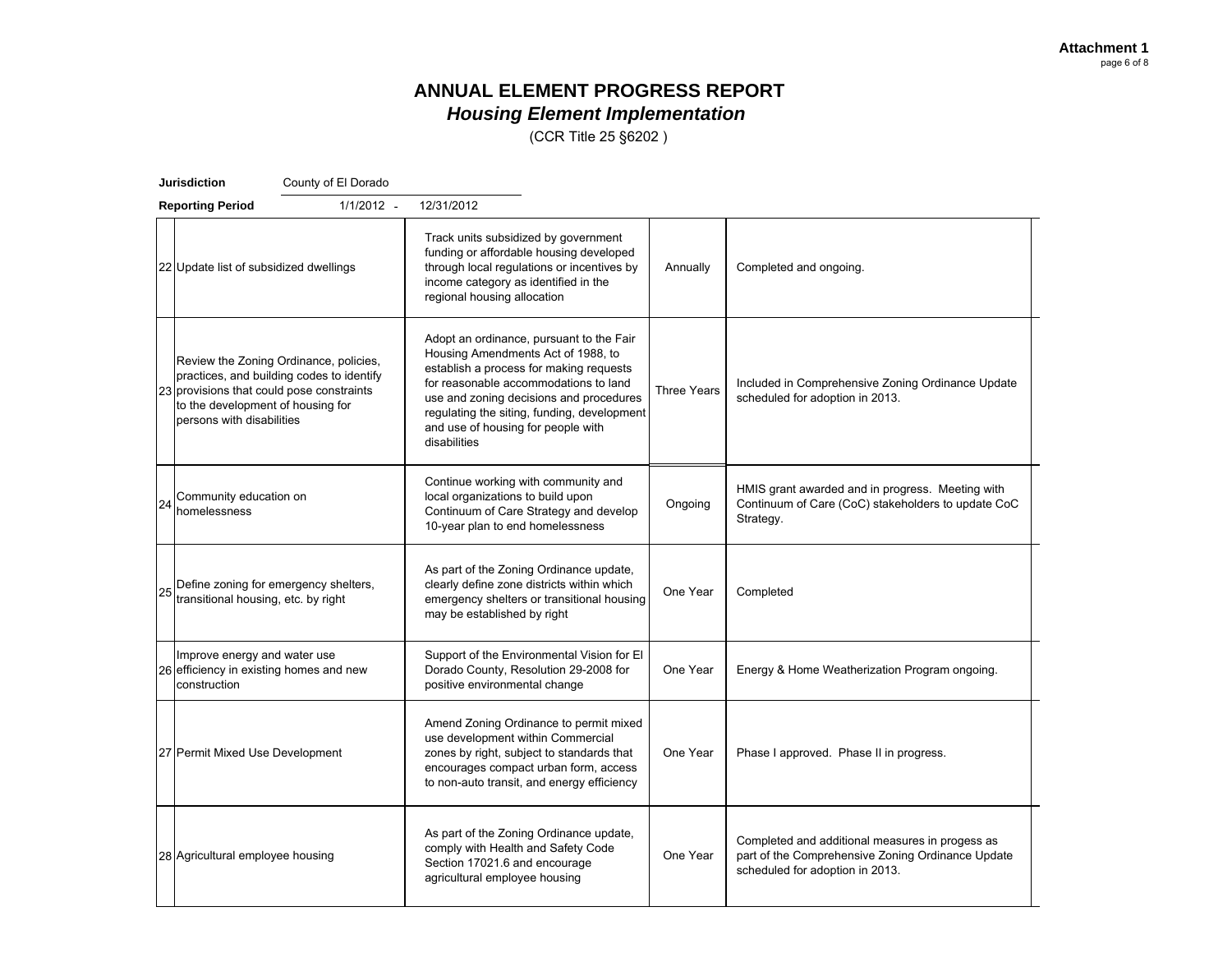(CCR Title 25 §6202 )

|    | <b>Jurisdiction</b><br>County of El Dorado                     |                                                                                                                                                                                                                     |                  |                                                                                                                                                                                                                                              |
|----|----------------------------------------------------------------|---------------------------------------------------------------------------------------------------------------------------------------------------------------------------------------------------------------------|------------------|----------------------------------------------------------------------------------------------------------------------------------------------------------------------------------------------------------------------------------------------|
|    | 1/1/2012 -<br><b>Reporting Period</b>                          | 12/31/2012                                                                                                                                                                                                          |                  |                                                                                                                                                                                                                                              |
|    | 29 Continue Housing Rehab Loan program                         | Continue to make rehabilitation loans to<br>qualifying very low and low income<br>households                                                                                                                        | Ongoing          | Complete and ongoing.                                                                                                                                                                                                                        |
|    | Economic analysis for all 50+ unit<br>residential developments | Ensure that appropriate public services<br>and facilities fees are levied to provide<br>public facilities and services to the project                                                                               | One Year         | Model study for analysis of potential fiscal impacts<br>has been initiated. Evaluation of a funding program for<br>economic analysis of affordable housing projects in<br>progress. Analysis of individual projects is ongoing as<br>needed. |
|    | 31 Update TIM Fee Program                                      | Analyze anticipated lower trip generation<br>and traffic benefits of a variety of housing<br>types                                                                                                                  | Annually         | In progress. Continue to offer offset program for<br>qualified affordable housing units. Age Restricted<br>Unit incentives approved and effective in April 2012.                                                                             |
| 32 | Retain and rehab existing rental<br>housing stock              | Explore options including a proactive<br>rental inspection enforcement program to<br>address maintenance and Code<br>Enforcement issues related to multifamily<br>and single family rental residences               | <b>Two Years</b> | In progress.                                                                                                                                                                                                                                 |
|    | 33 Fair Housing                                                | Continue to refer people who suspect<br>discrimination in housing to the<br>appropriate agency or organization for<br>help. Continue to distribute fair housing<br>information as a part of its housing<br>programs | <b>Two Years</b> | Completed and ongoing.                                                                                                                                                                                                                       |
| 34 | Work with owners to preserve<br>subsidized housing units       | Identify funding sources to preserve at-<br>risk units and identify qualified entities<br>who are interested in purchasing<br>government-subsidized multifamily<br>housing projects                                 | Ongoing          | Ongoing. Strategy developed by HUD and USDA<br>Rural Development is in place and administered by<br>County to assist organizations in preserving<br>subsidized housing units.                                                                |
|    | 35 Housing Conditions Study                                    | Survey of housing conditions to determine<br>the amount of housing in need of<br>rehabilitation or replacement within older,<br>established unincorporated<br>neighborhoods                                         | Two Years        | Completed.                                                                                                                                                                                                                                   |